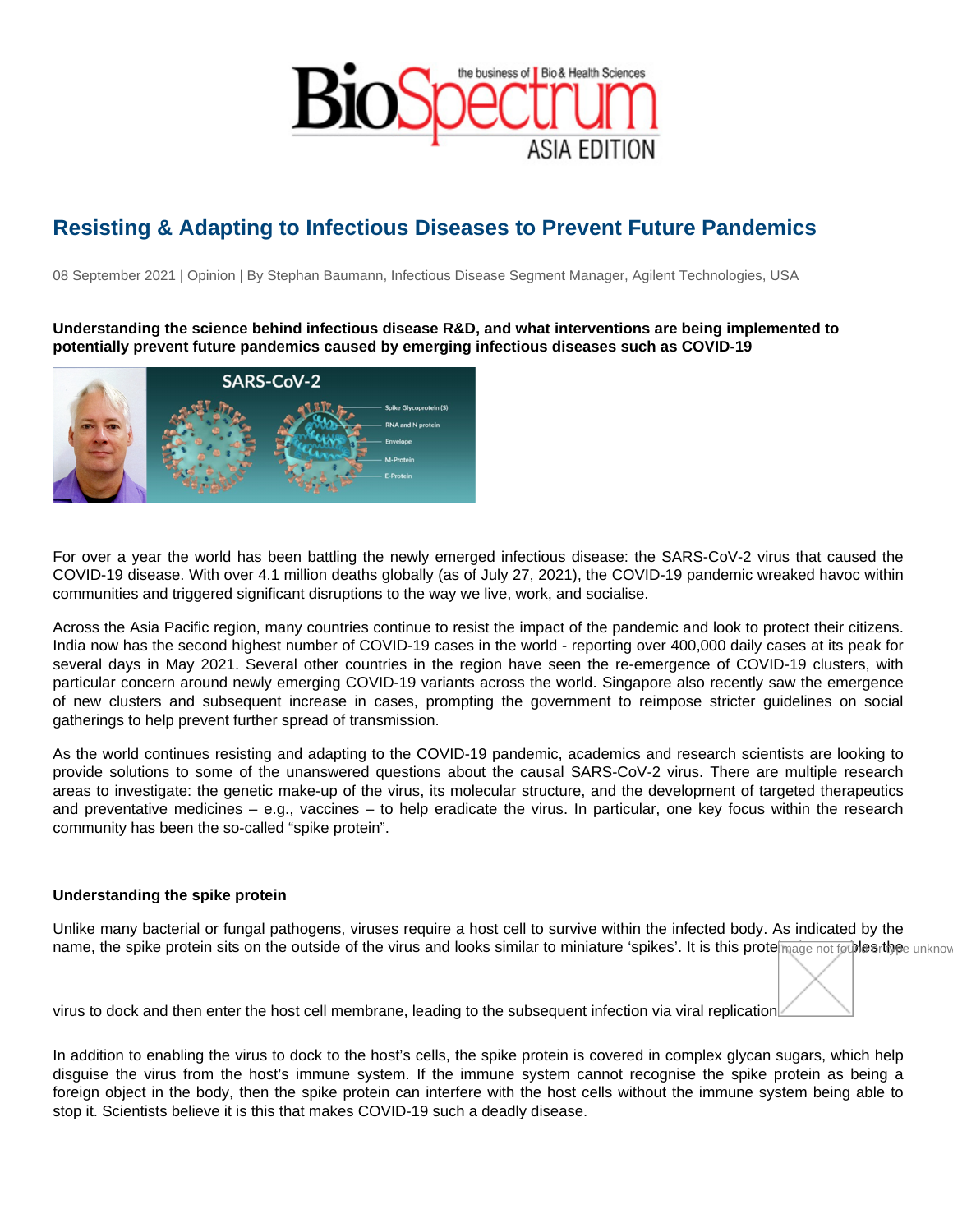As the SARS-CoV-2 spike protein is crucial for the virus' efficacy, large quantities are being harvested to enable researchers and commercial companies to develop antibody diagnostics, therapeutic antibody production, and also vaccine production.

The mRNA technology – used in the Moderna and Pfizer/BioNTech vaccines – specifically teaches the body to create its own spike protein replica, which the body recreates, its immune system identifies, and subsequently learns to target and destroy viruses with these particular spike protein make-up. Alternative COVID-19 vaccine technologies – such as adenovirus viral vector vaccines (e.g. Sputnik V) and recombinant protein vaccines (e.g. Novavax) – also demonstrate high efficacy against known variants. But with each new mutation and COVID-19 variant, there is a chance that the spike protein will also change, reducing the efficacy of the vaccine or even making the virus variant resistant to it. This makes continuous research into the virus' spike protein a key element to combating the global pandemic.

Analytical instrument manufacturers like Agilent support researchers and commercial companies with their investigations into the SARS-CoV-2 virus and COVID-19, by providing a complete breadth of systems, consumables, software, services, as well as the knowledge needed to help customers achieve their research objectives.

## **Preventing the next pandemic**

When looking to fight the spread of infectious diseases, it is also vital to consider how to prevent their emergence in the first place, or at the very least curtail transmission rates. A considerable number of infectious diseases originate within the animal kingdom, where they are normally limited to the spread within a single species. However, with the growing interaction between animals – both wild and domesticated – and humans, there is an increased risk that infectious diseases may transfect into humans, where they begin mutating and potentially causing more significant health complications.

These so-called zoonotic pathogens, which refers to the transmission of germs between vertebrate animals and humans, are relatively common across the world. Unbeknown to many, scientists estimate that '3 out of every 4 new or emerging infectious diseases in people come from animals' according to the Centers for Disease Control and Prevention (CDC).

Some common diseases transmitted from animals to humans include malaria and dengue (which are from infected mosquitos) and Lyme disease (transmitted by tick bites). In Western Africa, the emergence of Ebola Virus Disease (EVD) in humans was first discovered in 1976 and to date, outbreaks still pose a threat since the most recent case was declared over on May 3, 2021 by the World Health Organization (WHO). Scientists hypothesise that people are initially infected with the Ebola virus through contact with an infected animal, such as a fruit bat or nonhuman primate. It is estimated that zoonoses are 'responsible for 2.5 billion cases of human illness, and 2.7 million human deaths worldwide each year'. With the growing impact and potential harm that these pathogens could cause for humans, it is imperative that the global community comes together to tackle this issue.

This could take a two-pronged approach. Firstly, it is important that the natural habitat of wild animals is protected and not further enshrined upon. Veterinarian and disease ecologist, Dr Jonathan Epstein, commented, "The number one reason that pandemics happen is because of us, human activities, things that we do to the environment around us, whether it's deforestation, agricultural expansion, land conversion, travel and trade. If we avoid damaging these ecosystems, it will actually protect human health by reducing the risk that a virus will emerge from those forests." Secondly, it could be beneficial to develop and maintain a global set of hygiene standards for the global food industry, avoiding infectious disease contamination. The WHO estimated the global burden of foodborne diseases in 2015, which showed that "almost 1 in 10 people fall ill every year from eating contaminated food and 420,000 die as a result."

## **The marriage of research with prevention**

Key learning from the COVID-19 pandemic is the recognition of the need for companies and governments globally to invest strategically into research laboratories that perform vital work towards greater understanding of these emerging viruses, as well as discovering new treatment options, including vaccinations.

The investment in research, however, needs to go hand-in-hand with reducing the possibility for zoonotic pathogens to easily transfer from the animal kingdom into the human world. Governments may consider enacting laws and internationally coordinated guidelines that would work towards preventing further infringement of the natural habitat of wild animals, as well